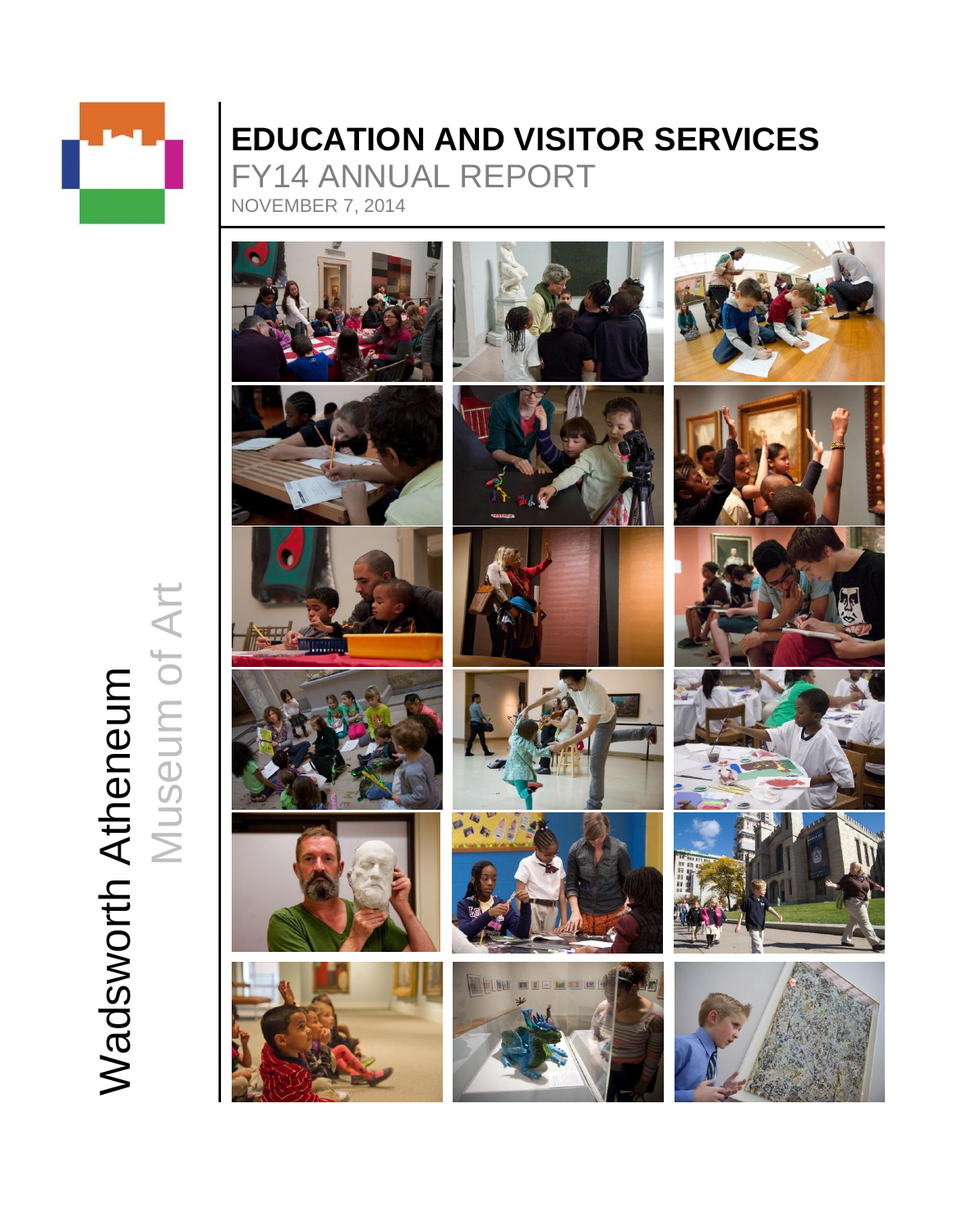# **TABLE OF CONTENTS**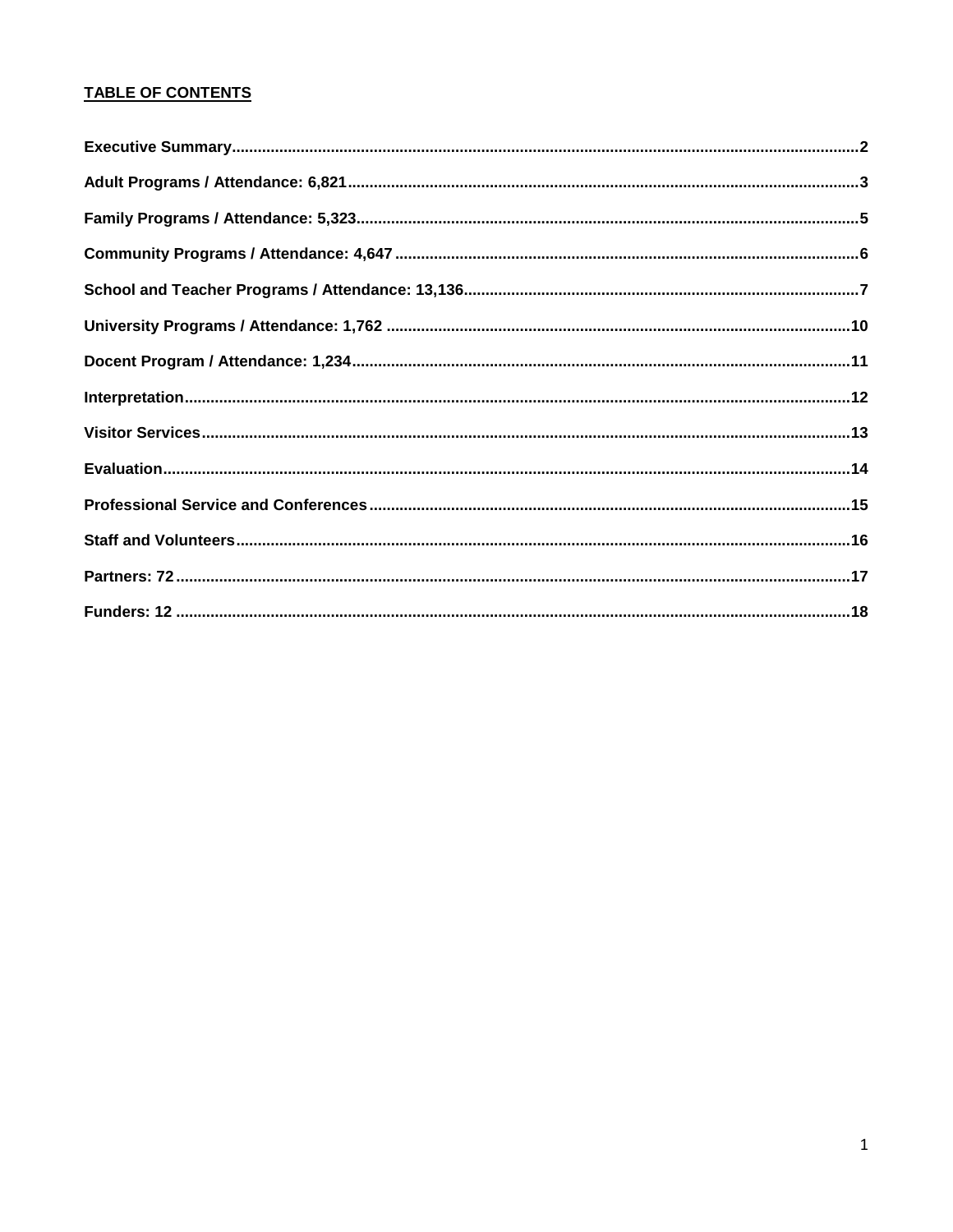#### **EXECUTIVE SUMMARY**

## **Annual Museum Attendance: 81,221**

Education Program Attendance: 32,923 (40.5% of total attendance)

## *Strategic Plan Scorecard Key Success Drivers and Indicators*

|                                                                                            | <b>FY14</b> | Goal      | <b>Status</b> | <b>FY13</b> | <b>FY12</b> | <b>FY11</b> |
|--------------------------------------------------------------------------------------------|-------------|-----------|---------------|-------------|-------------|-------------|
| Number of exhibition related programs                                                      | 24          | 70        | $\ddot{}$     | 67          | 49          | 60          |
| Number of collection related programs                                                      | 52          |           |               | 27          | 23          |             |
| Visitor experience: collect feedback (visitor<br>$s$ urveys $)^1$                          | $3,762^2$   | 500       | $\ddot{}$     | 815         | 508         | 574         |
| Attendance                                                                                 | 81,221      | 84,608    |               | 106,796     | 96,298      | 101,766     |
| Attendance revenue                                                                         | \$185,425   | \$175,375 | $\ddot{}$     | \$244K      | \$221.6K    | \$242.9K    |
| Percentage of school tour engagement                                                       | 97%         | 85%       | $\ddot{}$     | 96%         | 97%         | 94%         |
| Number of school group attendees                                                           | 12,488      | 8,970     | $\ddot{}$     | 12,514      | 12,399      | 14,945      |
| Member engagement, # of repeat visits                                                      | 1,221       | 1,402     |               | 1,770       | 1,285       | 1,223       |
| Non-member Engagement: non-member<br>walk ups who visit $2+/year^3$                        | 18,429      | 22,396    |               | 28,269      | 32,953      | ND.         |
| Audience diversity: ethnic diversity as a<br>percentage of overall attendance <sup>4</sup> | 23%         | 22%       | $\ddot{}$     | <b>ND</b>   | 20%         | 16%         |
| Growth in city of Hartford visitation                                                      | 20,779      | 16,723    | $\ddot{}$     | 21,108      | 19,691      | 19,234      |
| Maintain Hartford County visitation                                                        | 32,457      | 35,918    |               | 45,337      | 40,936      | 41,724      |
| Maintain in-state visitation                                                               | 16,255      | 19,341    |               | 24,413      | 22,134      | 27,680      |
| Maintain out-of-state visitation                                                           | 11,730      | 12,628    |               | 15,939      | 13,513      | 13,128      |
| Number of local community partnerships                                                     | 72          | 60        | $\ddot{}$     | 88          | 72          | 60          |

 1 FY13-FY11 numbers have been updated to reflect school tour surveys

 $^2$  Includes: 1,726 adult visitor surveys, 1,016 on First Thursday, 380 at Envisionfest, 303 at MLK Community Day, 179 at Juneteenth Community Day, 124 school tour surveys and 34 at Summer Community Studios 3 Estimated # from front desk verbal survey (one week per month)

<sup>4</sup> FY14: Evaluation Services, FY12: NEA, FY11: CCSU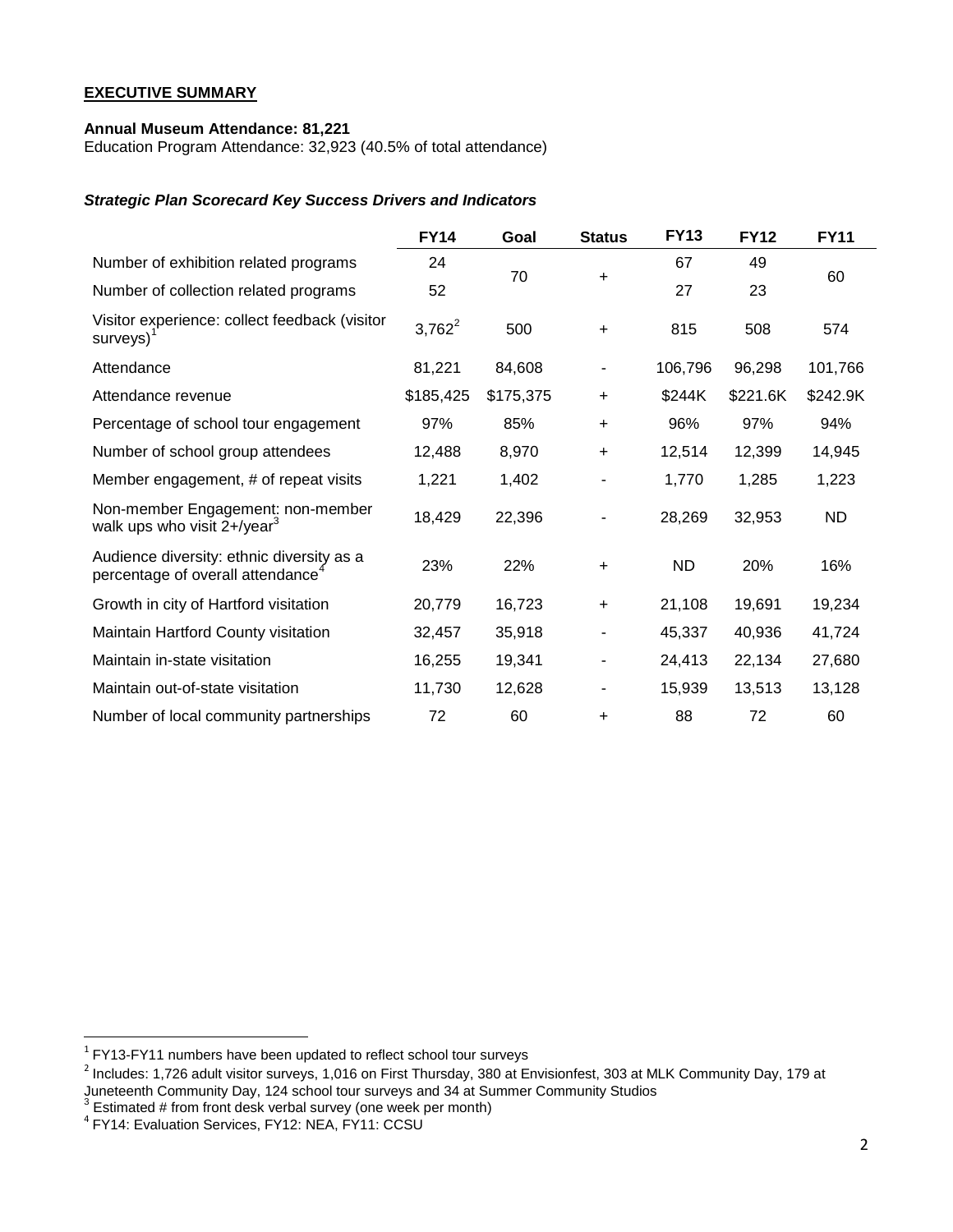# **ADULT PROGRAMS**

Attendance: 6,821

# **Lectures**

5 programs / Attendance: 487 (per program average: 97)

- *The Landscape and the Lens,* 10/2 (66) Alison Nordström, Curator-at-Large, Department of Photographs, George Eastman House Exhibition: *An Artificial Wilderness: The Landscape in Contemporary Photography*
- *Art and Reform: The Saturday Evening Girls Club and the Paul Revere Pottery*, 10/23 (101) Nonie Gadsden, Katharine Lane Weems Senior Curator of American Decorative Arts and Sculpture, Museum of Fine Arts, Boston Sponsored by the Decorative Arts Council
- *An Evening with Deborah Solomon***,** 1/16 (185) Deborah Solomon, biographer and art critic; Robin Jaffee Frank, Chief Curator and Krieble Curator of American Paintings and Sculpture; and Erin Monroe, Assistant Curator of American Paintings and Sculpture. Collection focus: Norman Rockwell
- *Conserving the Psyche Tapestries*, 1/29 (20) Marlene Eidelheit, Director, Textile Conservation Laboratory, Cathedral Church of St. John the Divine Exhibition: *Weaving the Myth of Psyche*
- *Alexander Calder: Innovations at the Wadsworth Atheneum*, 4/29 (115) Joan Marter, Board of Governors Professor of Art History, Rutgers University Sponsored by the Docent Council of the Wadsworth Atheneum Museum of Art

# **Gallery Talks**

18 programs / Attendance: 497 (per program average: 28)

- *Decorative Arts and the Great American Wild* with Alyce Englund, 7/25 (15)
- *Pop and Politics* with Patricia Hickson, 8/9 (20) Exhibition: *Media Rewind 1963*
- *Art Objects for the Private Sphere* with Linda Roth, 8/29 (28)
- *Myth, Religion and Spirituality* with Erin Monroe, 9/12 (30)
- *Patrons, Partners and Friends* with Robin Jaffee Frank, 9/26 (34)
- *MATRIX 167* with Virgil Marti, 10/4 (22)
- *An Artificial Wilderness: The Landscape in Contemporary Photography* with Patricia Hickson, 10/18 (12)
- *Weaving the Myth of Psyche* with Alden Gordon, 10/20 (82)
- *Trick or Tree* with Patricia Hickson and Johanna Plummer, 11/1 (22) Exhibition: *Virgil Marti / MATRIX 167*
- *Conserving the Psyche Tapestries* with Linda Roth, 1/29 (20)
- *Beyond Boy Scouts: Norman Rockwell's Girls* with Erin Monroe, 1/31 (35)
- *Behind the Seen* with Cecil Adams and Steve Winot, 2/7 (28)
- *MATRIX 168* with Patricia Hickson, 2/28 (21)
- *Chick Austin as Architect* with Gene Gaddis, 3/6 (24)
- *Restoring European Art* with Ulrich Birkmaier, 4/11 (24)
- *Oskar Schlemmer and the Bauhaus* with Vanessa Sigalis, 5/15 (30)
- *American Memorial* with Alyce Englund, 5/30 (12)
- *Curatorial Eye* with Oliver Tostmann, 6/20 (38)

# **Sunday Serenades**

3 programs / Attendance: 463 (per program average: 154) Chamber music series presented in collaboration with the Hartford Symphony Orchestra under the Artistic Direction of HSO Concertmaster Leonid Sigal.

- *Tapestries and Corelli,* 10/20 (123) Included a pre-concert talk by Alden Gordon Exhibition: *Weaving the Myth of Psyche*
- *Picasso and Prokofiev,* 1/26 (225) Included a pre-concert talk by Oliver Tostmann
- *Whistler and Ives,* 5/4 (115)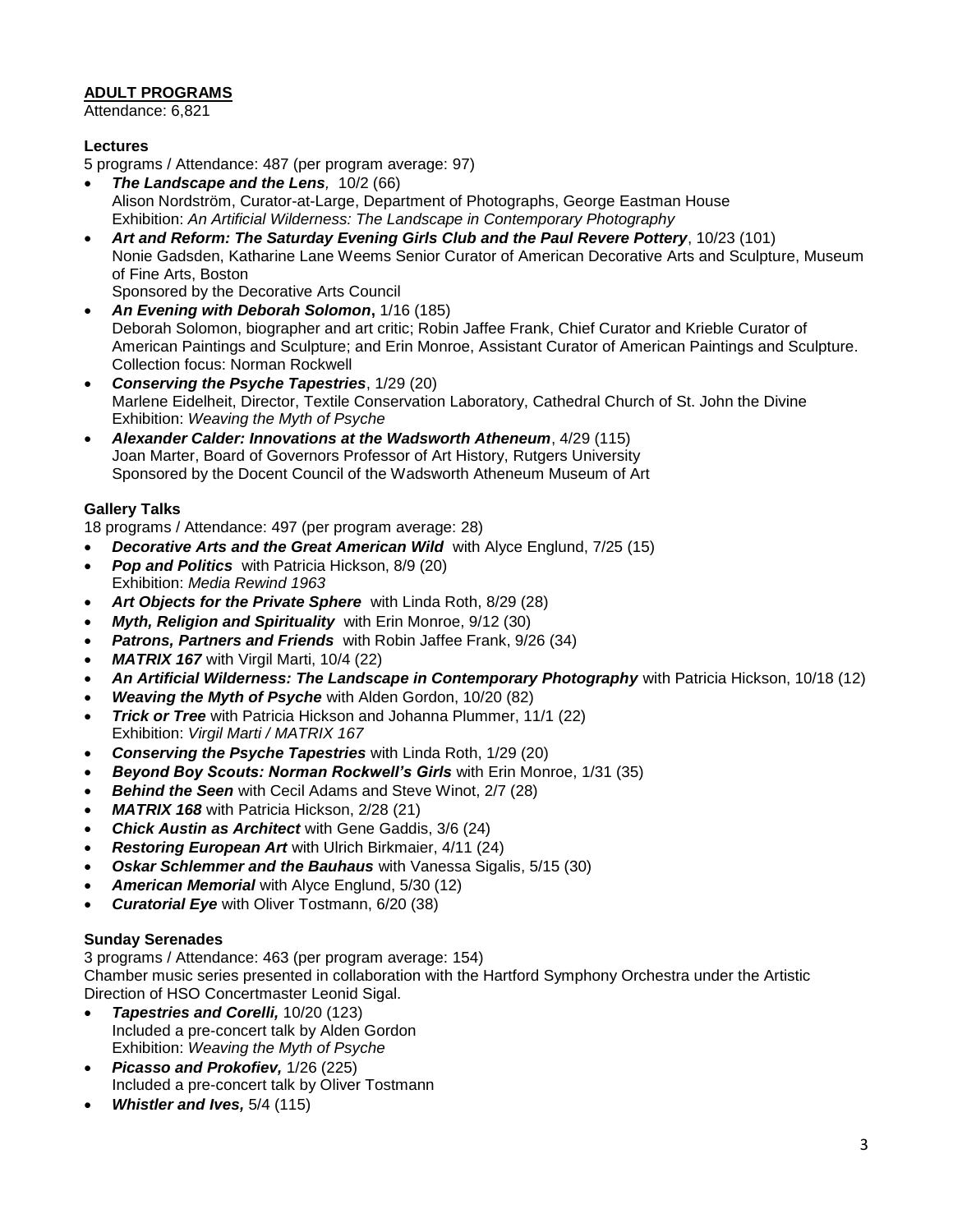## **Collection Focus Talks**

3 programs / Attendance: 66 (per program average: 22) 20 minute, docent-led discussion on one work of art featured in a special exhibition or relating to the film program.

# **Adult tours**

Attendance: 5,112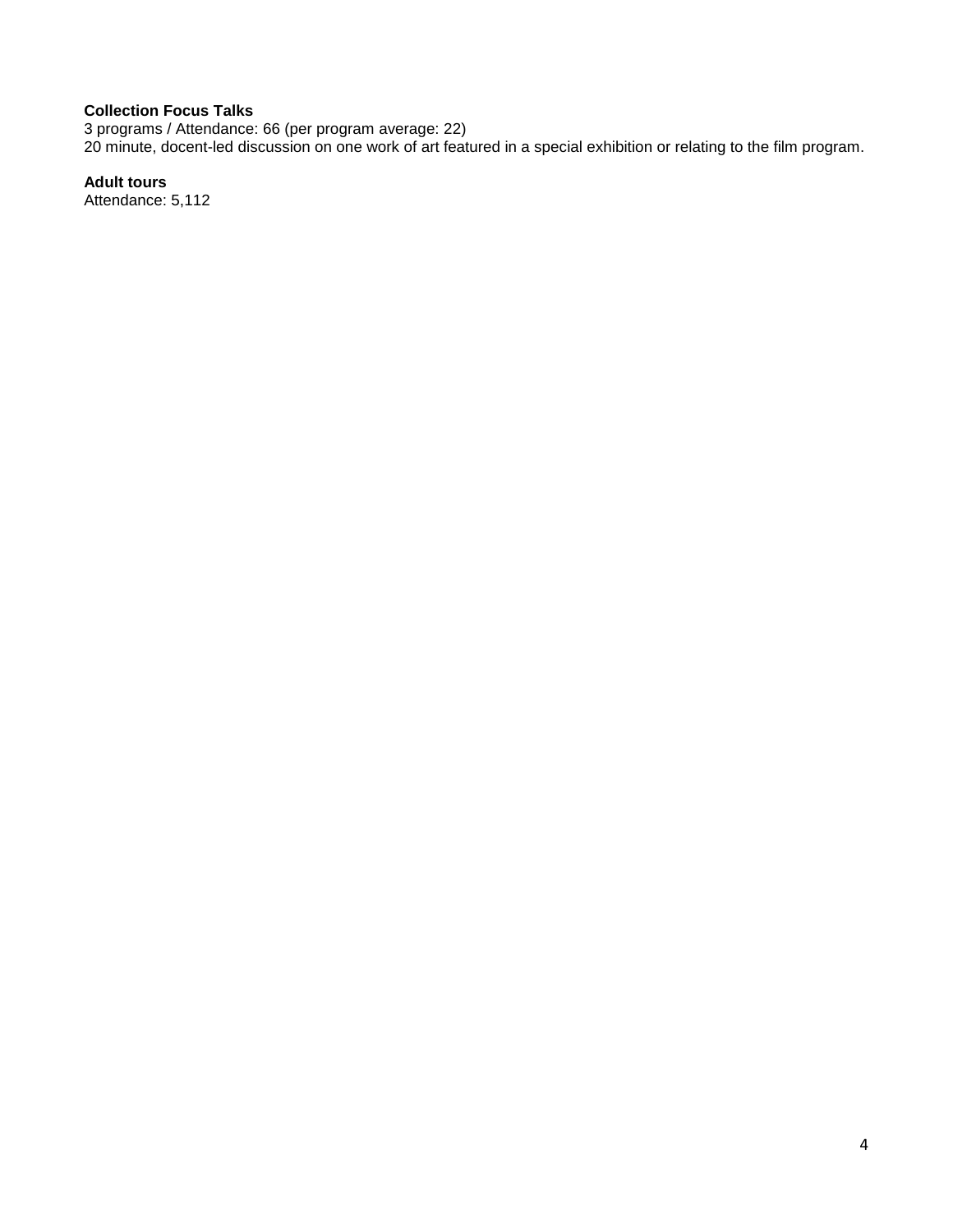# **FAMILY PROGRAMS**

Attendance: 5,323

# **Second Saturdays for Families**

11 programs / Attendance: 5,221 (per program average: 475)

Second Saturdays for Families, held once a month from 10am to 1pm, feature hands-on art projects, music, art making demonstrations, dance performances, films, and docent-led *Eyes on Art* Family Tours, *ABCs: Art, Books, Connections* Tours, *Ask About Art* and *Collection Focus Talks*. The second Saturday in June coincided with Juneteenth Community day.

- *To the Beach*, 7/13 (339) Partners: The Aquatudes, musicians
- *Face to Face*, 8/10 (201) Partners: Jen Allen Trio, musicians; Chris O'Herron, artist
- *My Room*, 9/14 (256) Exhibition: *Virgil Marti / MATRIX 167* Partners: Joel Weik, musician
- *Nature in My Hands*, 10/12 (357)
- *Myths and Legends*, 11/19 (426) Exhibition: *Weaving the Myth of Psyche* Partners: Handweavers' Guild of Connecticut; Scapegoat Garden, performers; Gonzalo Cortes, musician
- *Lights!*, 12/14 (688) Partners: Mandell Jewish Community Center and the PJ Library, Sankofa Kuumba, the Hispanic Health Council (MI CASA Campus), the Connecticut Audubon Society of Pomfret, and Sea Tea Improv
- *Picturing Freedom***,** 1/11 (631) Exhibition: *Emancipation!* Partners: The Amistad Center for Art & Culture and Equilibrium Dance Theatre
- *Living Art***,** 2/8 (662) Partners: Connecticut Authors and Publishers Association
- *Shades of Green***,** 3/8 (827) Partners: Celticado, musicians
- *Claymation***,** 4/12 (494) Exhibition: *Allison Schulnik / MATRIX 168* Partners: Gonzalo Cortes, musician; Paul Spirito and students from the University of Connecticut Puppet Arts Program
- *Express Yourself***,** 5/10 (340) Partners: Student artists from CREC Museum Academy

**Family Tours** Attendance: 712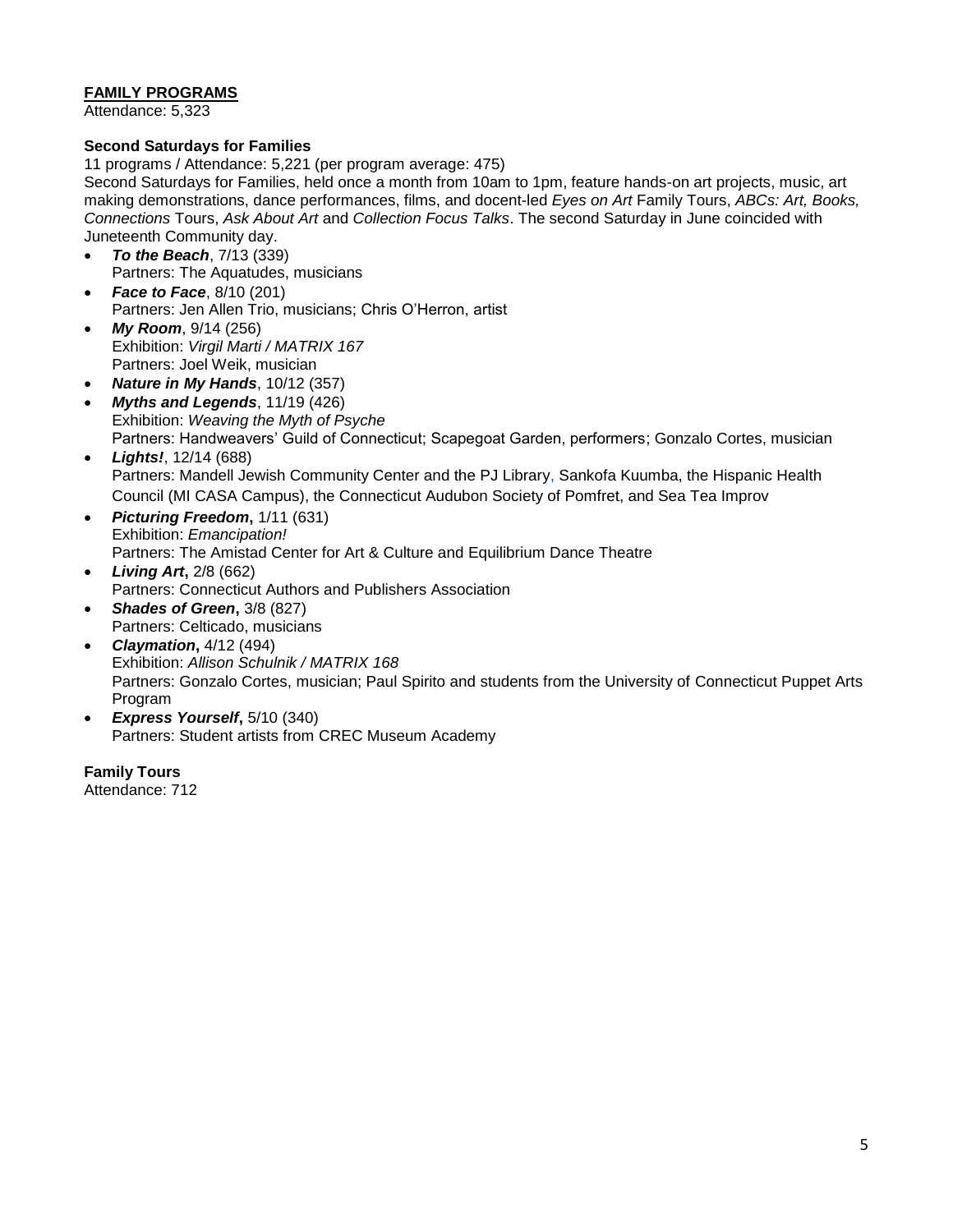# **COMMUNITY PROGRAMS**

Attendance: 4,647

## **Community Days** (free admission 10am-5pm)

3 programs / Attendance: 3,182 (per program average: 1,060)

- Envisionfest Community Day: *Art in the Garden,* 9/21 (1,145) Exhibition: *Weaving the Myth of Psyche* Partners: Scapegoat Garden, Grow Hartford, Charter Oak Cultural Center, Hartford Bicycle Studio
- Martin Luther King, Jr. Community Day: *Time Capsule,* 1/20 (1,285) Partners: DJs from The Deft Collective; Bated Breath Theatre Company; Victoria Ackerman, cantor and music teacher
- Juneteenth Community Day: *Fresh Faces of Freedom*, 6/14 (752) Partners: The Amistad Center for Art & Culture; Ray of Hope Project; Donald Boudreaux, artist; Writer's Block; Khaiim the RapOet; DJ Sorcerer Supreme

# **Art After Hours: First Thursdays**

10 programs / Attendance: 7,267 (per program average: 727)

Education led activities, connecting people and art included:

- *Emancipation! Caribbean Block Party*, 8/2 (1,155) Shell painting, Artist Talk with Virgil Marti
- *Games People Play*, 9/5 (756) Clue-inspired gallery game
- *Mad Men*, 10/3 (529) wire sculpture cocktail stirrers and drink charms
- *An Artificial Wilderness,* 11/7 (373) exhibition tour with Patricia Hickson and landscape painting activity
- *Festival of Trees and Traditions*, 12/5 (936) art-themed gift boxes
- *Allison Schulnik / MATRIX 168*, 2/6 (606) claymation workshop, Artist Talk with Allison Schulnik
- *Sing Me A Song*, 3/6 (598) music videos
- *TANGO!*, 4/3 (747) paper flowers, 3 in 30 docent-led tour
- *Indian Tandoori*, 5/1 (595) pachisi/chaupar board game, 3 in 30 docent-led tour
- *Thursday Night Fever*, 6/5 (972) mini disco balls, Artist Talk with Ruben Ochoa

#### **Artist Residency: Virgil Marti**

Bart Roccoberton and students from the University of Connecticut's Puppet Arts Program created a life mask of MATRIX 167 artist Virgil Marti, inspired by a life mask in Marti's *MATRIX 167: Ode to a Hippie* exhibition.

#### **Community Arts Program**

Piloted this vear in Asylum Hill, the Community Arts Program engaged local youth in after-school programs throughout Hartford in a series of three sessions that includes onsite and offsite components. The program encourages collaboration and communication by fostering dialogue and art-making based on objects in the Wadsworth Atheneum's collection.

- Art and Poetry (80)
- Art About Us (92)
- Community Portrait (77)

**Summer Community Studio,** Wednesdays-Fridays, 7/10-8/9 (236 / 9 participating organizations)

Youth from nine Hartford community organizations—Billings Forge Community Works; Boys and Girls Club of Asylum Hill; Boys and Girls Club of Hartford at Trinity College; Charter Oak Cultural Center; Community Renewal Team Generations; Covenant Preparatory School; Mi Casa Family Service and Educational Center, Inc.; Our Piece of the Pie; Billings Forge Community Works; and True Colors—participated in docent-guided tours and a hands-on studio experience focusing on rhythm and movement. Free admission, tours and busing were offered to all groups.

# **Asylum Hill National Night Out,** 8/6 (100)

The Wadsworth attended the National Night Out Celebration at the Boys & Girls Club of Asylum Hill and facilitated a surrealist mask-making activity for families themed around Dali's *Apparition of Face and Fruit Dish on a Beach.*

#### **First Night**, 12/31 (828)

Visitors watched a Chinese Traditions acrobatics performance and created festive masks as part of this citywide celebration of the New Year.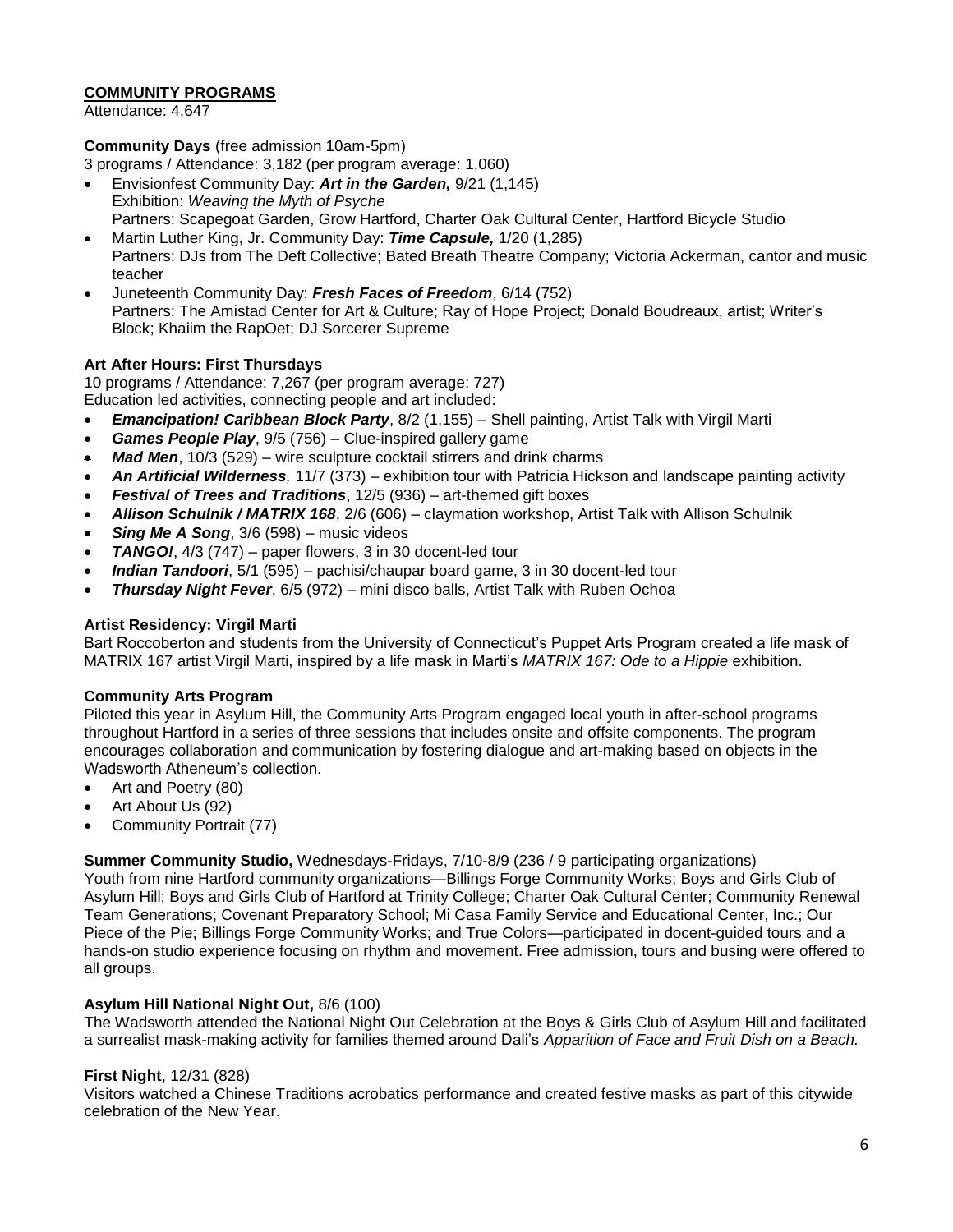# **SCHOOL AND TEACHER PROGRAMS**

Attendance: 13,136

# **Hands On!, grades K-4**

Artistic themes, materials, and techniques stimulate dynamic discussion and creative expression through a docent-guided tour and a hands-on studio art experience with the museum's Resident Teaching Artist.

- *Climbing Up the Beanstalk: Art and Tall Tales,* 10/18-11/14 (387)
- *Lions, and Tigers, and Bears! Oh, My!,* 1/22-5/14 (493)

# **Figuratively Speaking, grades 3-5**

This program uses the aesthetic and expressive qualities of figurative artworks in the museum's collection to cultivate students' narrative, descriptive, and expository writing skills. Each grade-specific unit includes an Art and Writing tour along with free classroom and art room lesson plans for before and after the museum visit.

- Tell Me a Story (grade 3): 184
- Elaboration Nation (grade 4): 58
- You Say Tomato, I Say Tomahto (grade 5): 319

# **Museum on the Move: Art and Literacy Outreach Program, grade 4 (8 participating schools)**

Developed collaboratively with Hartford Public Schools, this four-week outreach program uses landscapes from the museum's permanent collection to develop students' descriptive writing skills. Classes attended from eight schools, including: CREC Museum Academy, Annie Fisher STEM School, Fred D. Wish Museum School, Burr Elementary School, Noah Webster MicroSociety Magnet School, Global Communications Academy, E.B. Kennelly School, and Maria C. Colón Sánchez Elementary School. Busing and curriculum materials provided.

- Teacher workshops: 4 schools/14 teachers
- Docent visit to classroom: 544
- Docent-led tour at Museum: 442

# **Offsite Speaking Engagements**

 Gideon Welles Middle School in Glastonbury*: An Introduction to the Wadsworth Atheneum Museum of Art*, 10/11 and 10/18 (600; 550 Free Family Passes and 50 Teacher Discovery Passes distributed)

# **Hartford Youth Art Renaissance Student Exhibition,** 4/12-5/18

Adjudication, 4/21 (7)

# Awards Ceremony and Reception, 5/3 (194)

The 41<sup>st</sup> annual exhibition featured over 100 works of art created by PreK-12 students enrolled in Hartford Public Schools. A Guide by Cell audio tour provided artists' reflections on the works displayed. At the ceremony, two high school students who demonstrated excellence in the portfolio division were awarded scholarships to attend the Hartford Art School's summer program (see below).

## **Summer Pre-collegiate Program,** 6/25, 7/9, and 7/16 (50)

Two Hartford high school students were awarded scholarships (tuition, materials, transportation, and weekly stipend) to attend the Hartford Art School's *Summer High School Visual Arts Portfolio Program*, which included four weekly museum visits to sketch, tour and go behind-the-scenes with conservation staff. Busing provided.

# **Evenings for Educators**

PreK-12 educators and school administrators explore special exhibitions through curatorial presentations, docentguided tours and in-gallery workshops focused on national and state standards.

2 programs / Attendance: 117, Certificates of Connecticut Professional Development Completion distributed: 71

- *Commissioning Art: The Crown, the Church, and the Nobility*, 10/16 (Attendance: 57, 39 Certificates of Connecticut Professional Development Completion distributed)
- *From Sea to Shining Sea: A Panoramic View of American Landscape Painting*, 3/19 (Attendance: 60, 32 Certificates of Connecticut Professional Development Completion distributed)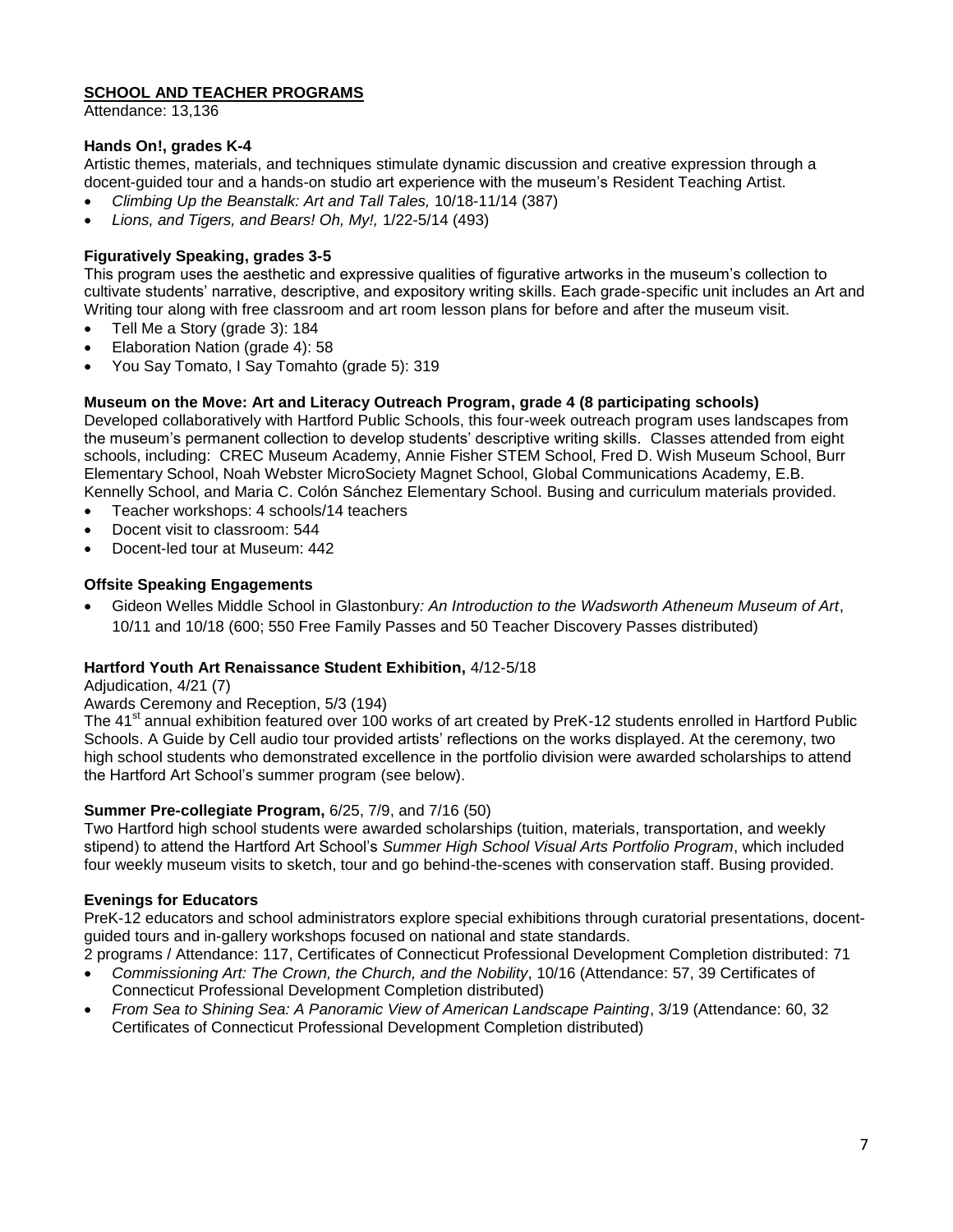**Election Day Workshop:** *Art Speaks!*, 11/5 (84, 53 Certificates of CT Professional Development Completion distributed. 4-5 hours on task)

Teachers joined us for a day of discovering the language and messages of art, with gallery sessions taught by the museum educators. Gallery sessions included the following topics:

- o *Artists' Interpretation of History* with Charlene Shang Miller
- o *Group Art Advocacy Project* with Nina Goodale-Salazar
- o *Keep It Together: Strategies for Collaborative Art-Making in the Classroom* with Lauren Cross
- o *The Art of Play: Meaning-making through Gallery Games* with Emily Pacini Ide
- o *Relating to the Land: Hudson River to Contemporary Landscapes* with Anne Butler Rice
- o *Still Life: Drawing Perspective* with Johanna Plummer and Jennifer Lazaroff

# **Saturday Homeschoolers' Series**

This professional development series aimed at training homeschooling parents to utilize the visual arts as a creative mechanism for addressing core academic subjects, state and national standards, and 21<sup>st</sup> century skills.

*An Introduction to Teaching Core Subjects through the Visual Arts (PreK-5),* 2/15 (3)

# **Appointment-based Teacher Workshops and In-service Training**

8 programs / Attendance: 177 (per program average: 22)

- Seedlings Collaborative Hartford: *Learning to Look: What Are the Qualities of a Good Citizen? How Do You Respect a Different Point of View?* 7/1 (6)
- Connecticut's Old State House: *Learning to Look: Teaching from Objects*, 9/19 (9)
- Hartford Public Schools: *Learning to Look: Unconventional Materials in Art*, 1/22 (8)
- Fred D. Wish Museum School
	- o *Learning to Look Part 1: Addressing the Common Core through Artful Interactions*1/31 (40)*Learning to Look Part 2: Multimodal Activities to Activate the Eyes, 2*/28 (40) o *Art and Writing*, 5/14 (40)
- Hartford Association for the Education of Young Children: *The ABCs of Art: Discovery through Play*, 3/17 (25)
- Wethersfield Public Schools: *Art and Writing* 4/11 (9)

# **Classroom Resources and Lesson Plans**

- Teacher Manuals: 4 available, including Museum on the Move and Figuratively Speaking (grades 3-5)
- Lesson Plans: 7 available on various objects from the permanent collection
- Complimentary images of the museum's collection, available to teachers on request: 690 CDs distributed

# **Access Programs**

- *Free Admission for Hartford Students* (130) Students attending a school with a Hartford zip code enjoyed free admission to the museum year-round.
- *Teacher Discovery Passes* (43 adults admitted this year) Educators booking a docent-guided visit received a one-time free pass to explore collections and exhibitions to prepare for their tour and plan curriculum connections.
- *Free Family Passes* (265 adults admitted this year) All PreK-12 students visiting for a docent-guided tour received a free pass to return to the museum.
- *Constant Contact E-newsletter System* Distribution: 3,178 PreK-12 teachers and university professors Notifies both PreK-12 teachers and university faculty of upcoming exhibitions and programs tailored to their curricular needs.
- *Free Bus Program* (47 buses provided)
- Buses were available on a first-come, first-served basis to Hartford teachers reserving a docent-guided visit. *School Library ARTpass* (5)
- New this year, ARTpasses were made available for purchase to school libraries for circulation within their academic institution, providing free general admission to two adults and two youth age 17 and younger.
	- $\circ$  4 schools / 5 passes: Griswold Elementary in Bristol, Renbrook School in West Hartford, Wish Elementary in Hartford, and CREC Museum Academy in Bloomfield.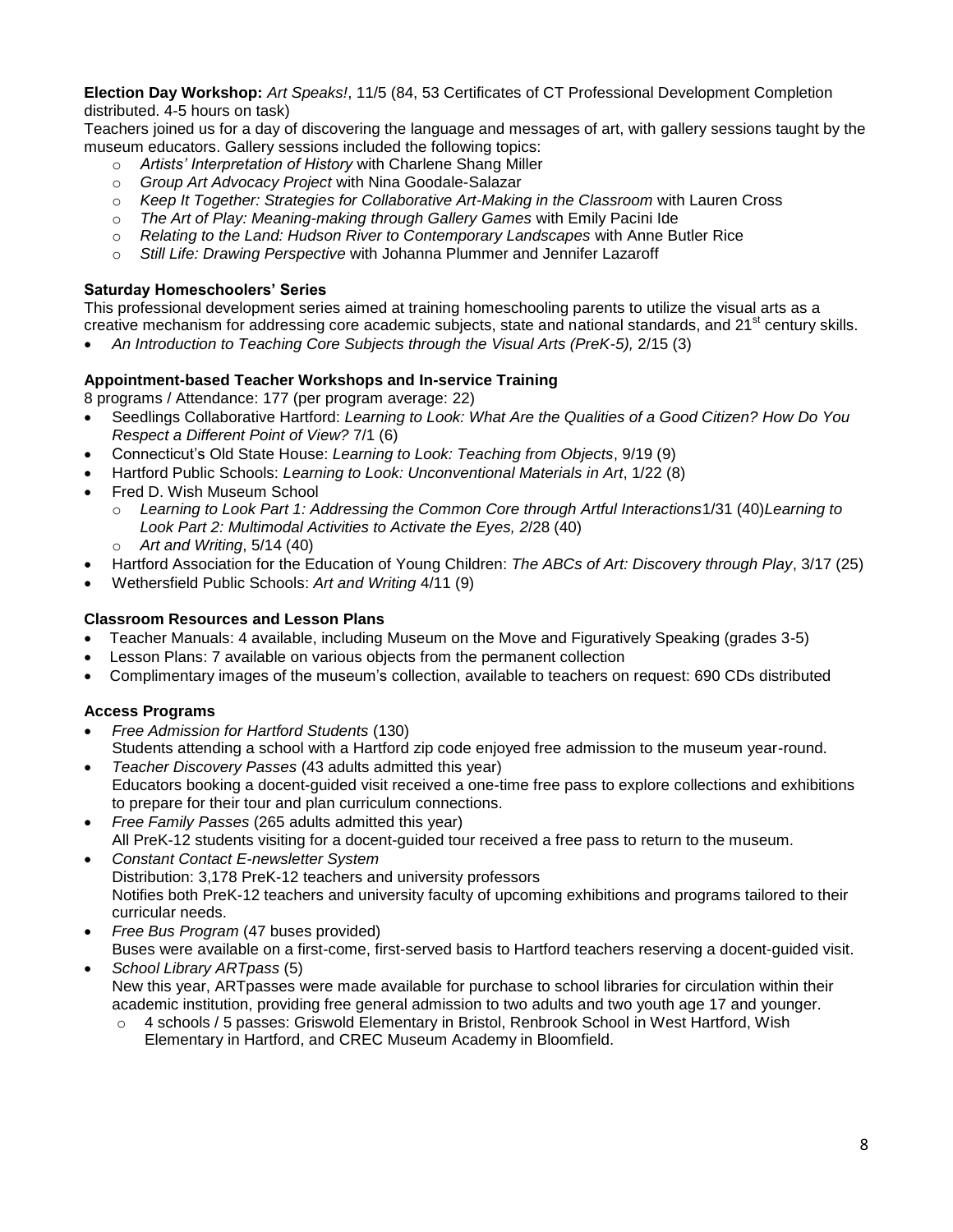## **Promotional Events**

3 events / Attendance: 134 (per program average: 45)

- *Hartford Public Schools New Teacher Orientation/Professional Development*, 8/13 (47)
- *Hartford Performs Arts Integration Professional Development Conference*, 8/21 (41)
- *Connecticut Homeschool Network Conference 2013*, 9/14 (46; 300 teacher discovery passes distributed)

## **Partnership with Fred. D. Wish Museum School**

The museum entered into an official partnership with Fred D. Wish Museum School in spring 2014. Professional development trainings (see above), buses, free admission, tours, school library ARTpasses, reproductions, First Thursday tickets, and reservations for Museum on the Move and Hands On! were delivered as part of the contract.

**School Tours**

Attendance: 12,447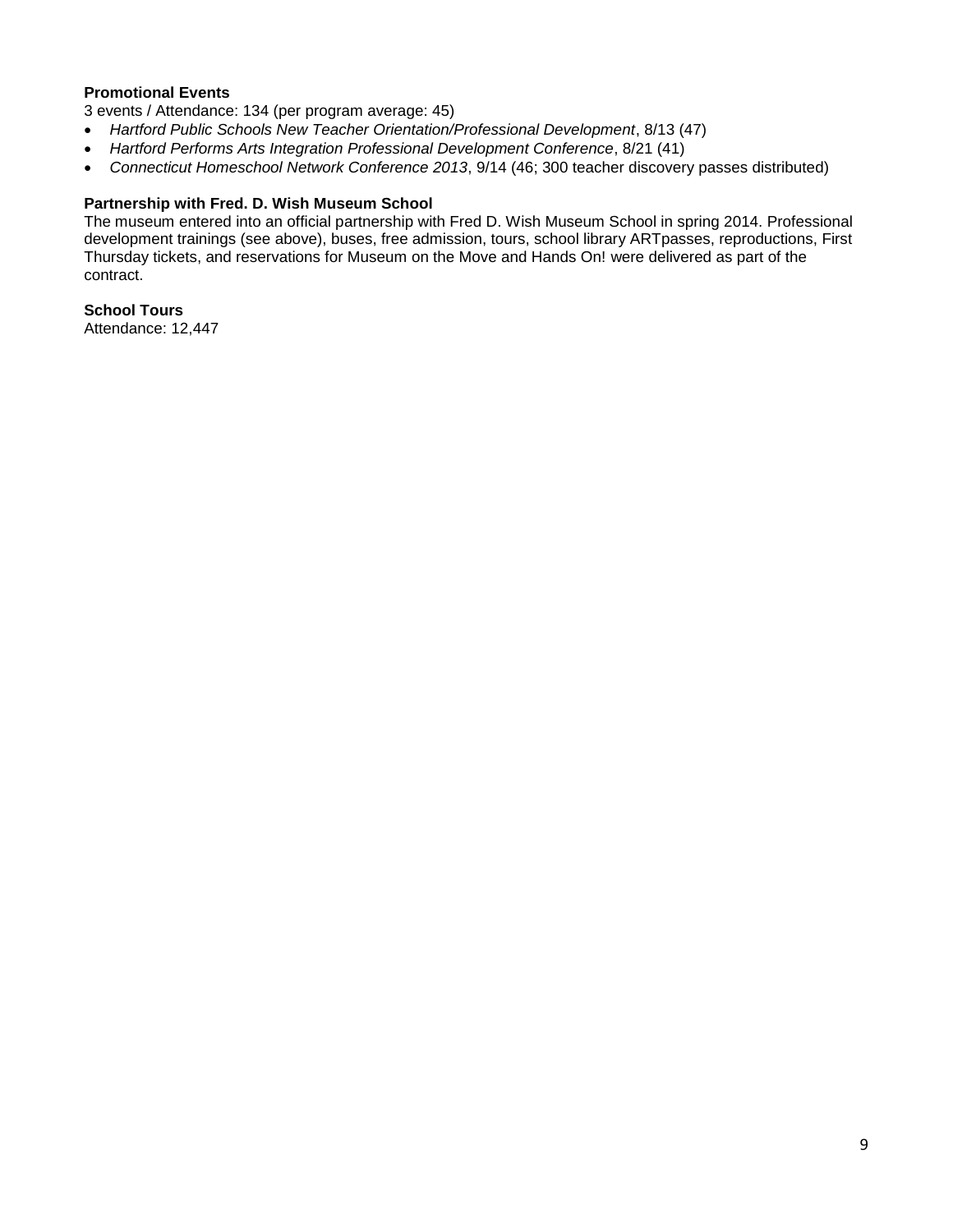## **UNIVERSITY PROGRAMS**

Attendance: 1,762

## **Internship Program**

19 interns from 14 universities worked more than approximately 3,950 hours in 6 departments, including: Archives, Curatorial, Education, Institutional Advancement, Library, and Marketing and Communications.

#### **Summer Intern Professional Development:** *Behind-the-Scenes Series*

- Tour of storage with Steve Gerich, 7/16 (7)
- Tour of the Austin House with Gene Gaddis, 7/24 (12)
- Tour of the conservation studio with Ulrich Birkmaier, 8/1 (6)

## **The Hartford Foundation for Public Giving Summer Diversity Internship 2013**

Designed to broaden opportunities for those underrepresented in the museum field, this specific internship was awarded to Alice Wang from Bowdoin College. She was selected to assist the Education department in planning for the reinstallation and reinterpretation of the museum's European art collection in 2015. A stipend of \$1,800 was awarded for over 170 hours of service.

## **Professor Previews:** *Coney Island: Visions of an American Dreamland, 1861-2008*

2 programs / Attendance: 26

Exhibition Curator Robin Jaffee Frank presented a digital walkthrough of the museum's upcoming exhibition *Coney Island: Visions of an American Dreamland, 1861-2008* to area university professors and librarians.

- 11/18 (11: Hartford Public Library, Meriden Public Library, Eastern Connecticut State University, Connecticut College, Sacred Heart University and University of Saint Joseph)
- 3/31 (15: East Granby Public Library, Eastern Connecticut State University, University of Connecticut, Yale University and Libraries, Wesleyan University, and University of Hartford)

#### **Hartford Heritage Project**

In collaboration with the Capital Community College nursing program, the museum offered *Looking is Not Seeing* facilitated by Wadsworth docents and CCC nursing faculty. Students learned to look at art in relation to strengthening clinical assessment skills.

**University Tours**

Attendance: 1,724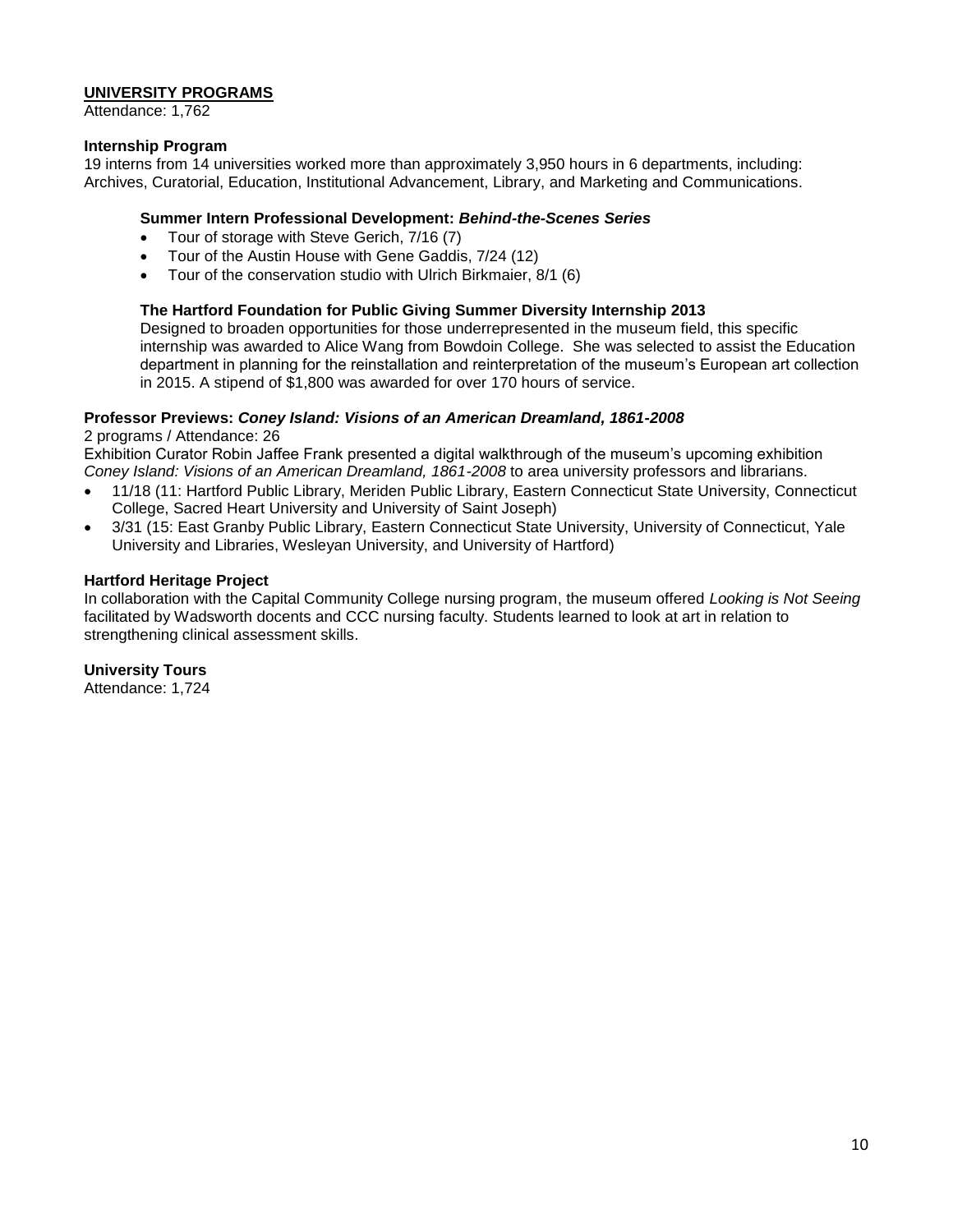# **INTERPRETATION**

## **Connections Gallery**

- *Connections Gallery: Still Life*, 1/19/13 3/23/14 Comments posted: 1,286 / 54% directly related to installation / 0% related to art or the Museum Drawings posted: 1,805 / 60% directly related to installation / 0% related to art or the Museum Explored four centuries of European and American painting with the opportunity for visitors to create their own tabletop still life with props.
- *Connections Gallery: Walton Ford's Novaya Zemlya,* 6/14 ongoing Walton Ford's grand scale watercolors bring new life to the great legacy of American artists like John James Audubon who assumed the mantle of natural historians of the New World, blending depictions of natural history with real-life events. Novaya Zemlya recounts the story of Dutch explorer Willem Barents, who became stranded on the Russian archipelago of Novaya Zemlya in 1596 while attempting to find a northeast passage to China. This exhibition presents the story of those Dutch explorers in an animated video and asks visitors to contribute a drawing of their favorite four legged animal.

# **Guide by Cell**

Unique callers: 418 Average number of prompts heard by unique callers: 3.4

- Highlights Tour Prompts heard in English: 709 / Spanish: 26
- Let's Move! Family Tour Prompts heard in English: 90 / Spanish: 4
- Artists on Art Prompts heard in English: 94 / Spanish: 6
- *Hartford Youth Art Renaissance* Prompts heard in English: 36

# **American Sign Language Video Tour**

Launch Reception, 6/5 (24)

A new American Sign Language video tour launched this year featuring American Art on the existing permanent collection highlights audio tour, produced in conjunction with the American School for the Deaf.

# **Family Guides**

Three guides continue to be available to families, including: Sol LeWitt, Let's Move!, and Deb Sokolow's *Venus.* One new guide launched in December:

Forest of Art (bilingual in English and Spanish)

# **Exhibition and Permanent Collection Liaisons**

A staff educator serves as liaison for each exhibition and various collection areas by representing the Education Department at meetings, sharing information about content and logistics with colleagues and providing critical reading and editing of all in-gallery labels and texts.

Lauren Cross

*Emancipation!*

Charlene Shang Miller

*The Age of Pleasure and Enlightenment*

Johanna Plummer

*Media Rewind 1963*

Anne Butler Rice

*Weaving the Myth of Psyche*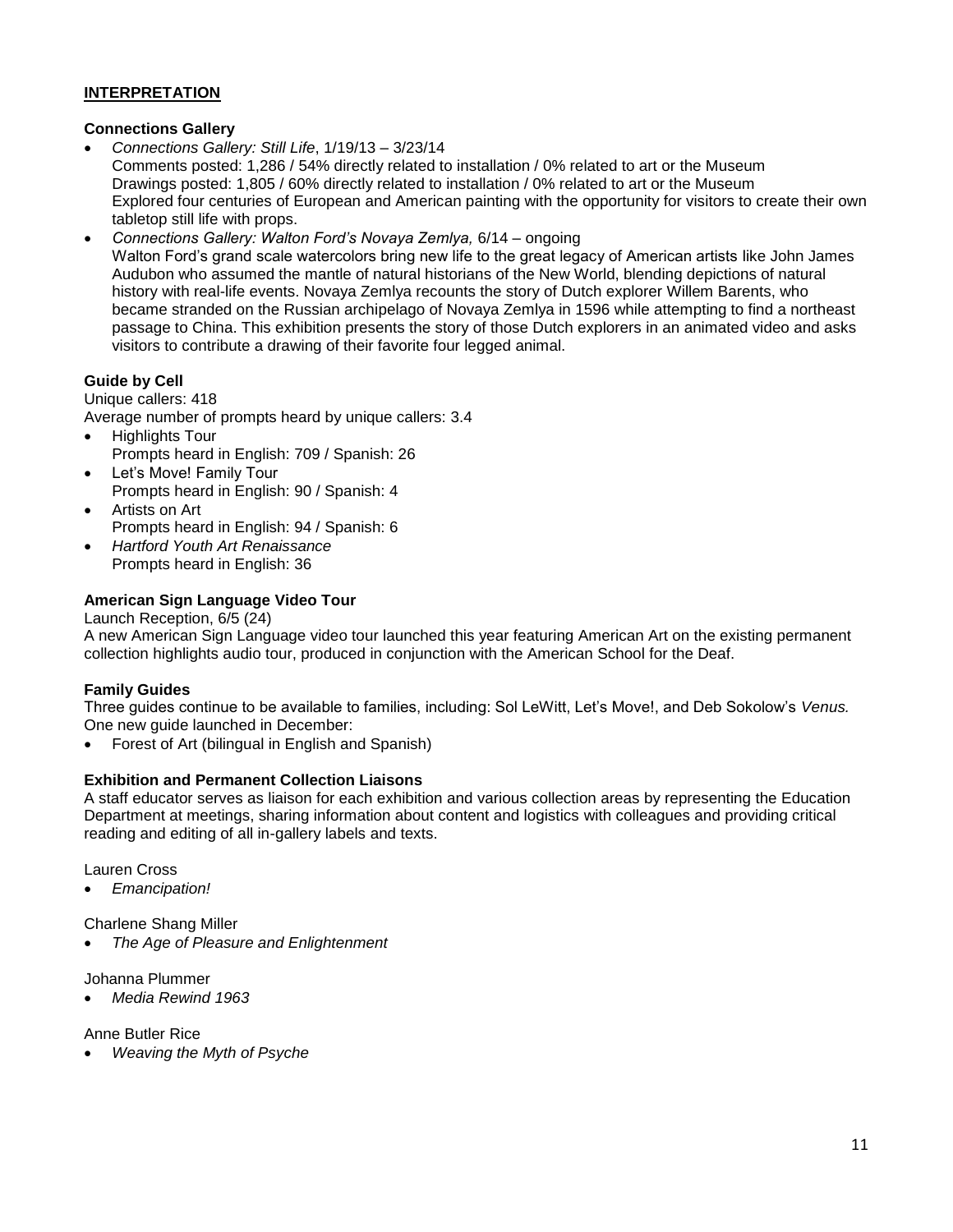# **DOCENT PROGRAM**

# **Docent Council**

96 docents volunteered more than 10,000 hours attending training, preparing for 1,385 tours, attending to docent business and engaging 17,999 visitors in the galleries on guided tours and experiences. Using the federal volunteer hourly value of \$26.43 in Connecticut, the monetary value that they contribute is \$264,300. The docents were responsible for touring the museum's various collections as well as the following special exhibitions: *Emancipation!, An Artificial Wilderness: The Landscape in Contemporary Photography, Weaving the Myth of Pysche, The Age of Pleasure and Enlightenment, Media Rewind 1963, Virgil Marti / MATRIX 167, Alison Schulnik / MATRIX 168, Ruben Ochoa / MATRIX 169, Connections Gallery: Still Life and Connections Gallery: Walton Ford's Novaya Zemlya.* 

# **Docent Training**

15 sessions / Attendance: 998 (per program average: 67)

- *Virgil Marti: MATRIX 167, Media Rewind,* and *An Artificial Wilderness* with Patricia Hickson, 9/16-17 (73)
- *Emancipation!* with Frank Mitchell and related touring information with Charlene Shang Miller, 9/23-25 (64)
- *Weaving the Myth of Psyche* with Linda Roth and Lynne Bassett, 10/7-8 (74)
- *The Age of Pleasure and Enlightenment* with Charlene Shang Miller, 10/21-22 (71)
- *The Best Show is the People Themselves: The Crowd in American Art at the Wadsworth Atheneum* with Robin Jaffee Frank (87)
- *Artists Interpreting History: Trumbull's Declaration of Independence and Vanderlyn's Murder of Jane McCrea* with Charlene Shang Miller, 11/11-12 (73)
- *Ana Mendieta* with Sherry Buckberrough, University of Hartford, 12/2-3 (60)
- *Collection Focus on Dubuffet, Steuben glass and ancient Greek lions with Charlene Shang Miller and Hands On art activity demonstration with Nina Goodale-Salazar*, 1/13 and 1/14 (64)
- *MATRIX 168 / Alison Schulnik* with Patty Hickson, 2/10-11 (52)
- *Heart of Glass* with Alyce Englund, 2/24-25 (53)
- *Kirchner's Suburb of Berlin and Jensen's The World As It Really Is* with Charlene Shang Miller, 3/10-11 (73)
- *Storytelling as a Way of Seeing* with Tom Lee, professional storyteller, 3/24-25 (57)
- *Sevres Vase l'Adour* with Linda Roth and *Collection focus: the Shutes and Fitch portraits* with Charlene Shang Miller 4/7-8 (69)
- *European Art* with Oliver Tostmann, 5/5-6 (72)
- *Drawing to See* with docents Cathy Doocy Drake, Hennie Stargardter and Joan Traverso, 5/12/13 (56)

# **Eileen S. Pollack Docent Education Lecture**

 *A Dialogue with the Gods: Decoding the Art of Ancient Iraq* with Dorothy Keller, University of St. Joseph, 1/28 (74)

# **Docent Council Business Meetings for all docents**

- Fall Meeting, 9/10 (72)
- Annual Meeting, 5/27 (65)

# **Docent Evaluation**

Docents are formally evaluated once every three years by the docent educator and a peer docent. 22 evaluations conducted

# **Other related activity:**

Docent Memorial Lecture with Joan Marter, Rutgers University, 4/29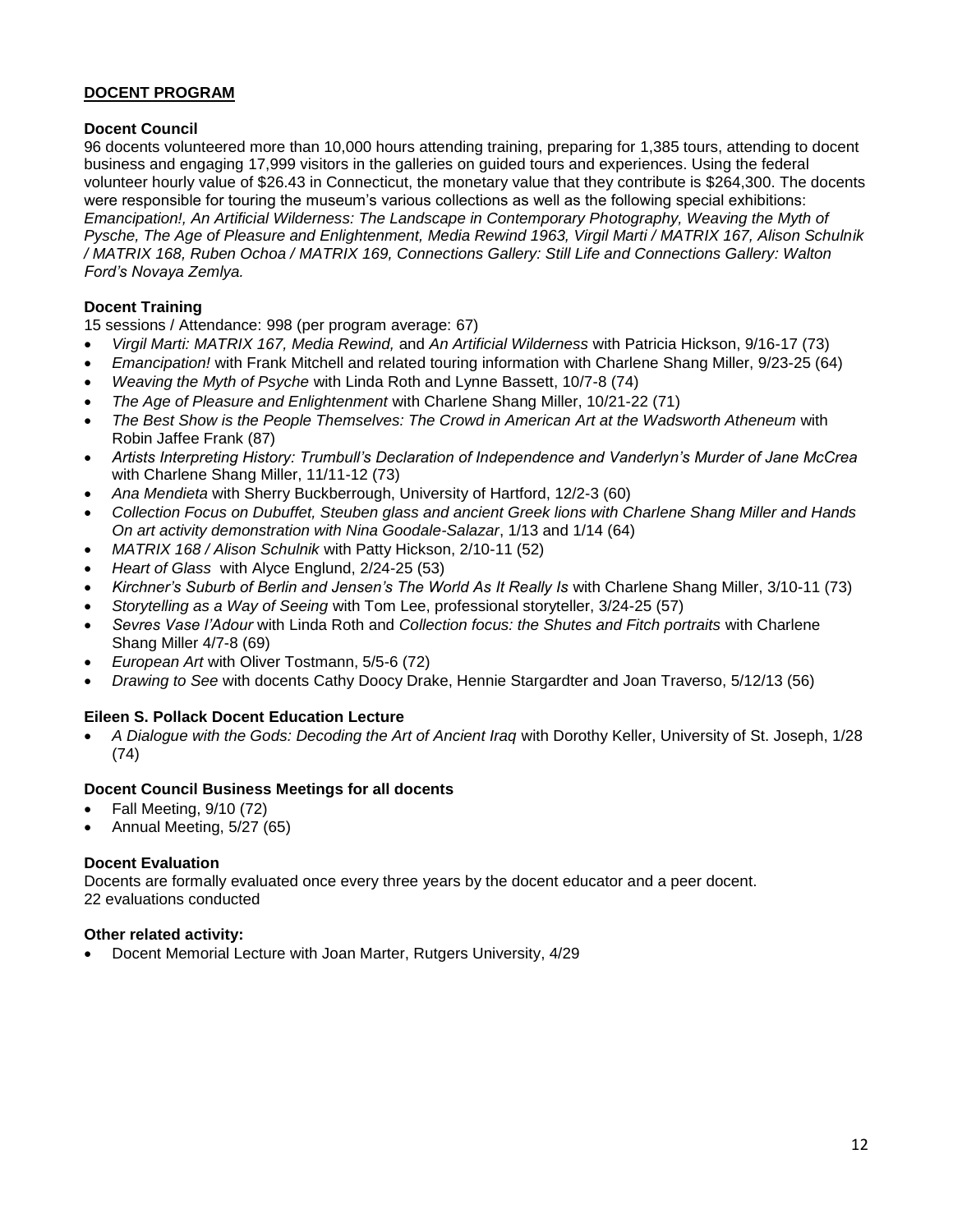# **EVALUATION**

# **Surveying**

The robust surveying this year is part of an overall growth in evaluative activity. For example, in 2010, the only evaluation activity taking place was school tour surveys which were collected by Wadsworth staff but not analyzed; in 2013 there were 10 different evaluation or research activities. Surveys collected include:

- 1,726 adult drop-in visitor
- 1,016 on First Thursday
- 380 at Envisionfest
- 303 at MLK Community Day
- 179 at Juneteenth Community Day
- 124 school tour surveys
- 34 at Summer Community Studios

# **Building Evaluation Capacity**

Offered by the Hartford Foundation for Public Giving's Non-Profit Support Program, an interdepartmental team including Johanna Plummer, Erica Roggeveen Byrne, Susan Carey, Lauren Cross and Jama Holchin, created evaluation instruments that align with the Community Engagement Initiative's new Impact Planning Framework.

## **Community Engagement Initiative Evaluation**

The Museum worked with Anita Baker of Evaluation Services to design an evaluation of CEI 2012-2013 programming, using data drawn from an annual implementation study as well as additional review of key findings from other external evaluation reports. The evaluation was designed specifically to answer key questions about CEI, to support feedback requirements regarding the Wadsworth's grant with the Hartford Foundation for Public Giving and to provide results-based information to guide ongoing CEI decision-making. The full report or executive summary is available by request.

## **Community Engagement Initiative Impact Planning**

Randi Korn & Associates delivered a series of three workshops designed to help the museum articulate and demonstrate the impact of the Community Engagement Initiative on target audiences. Workshops conducted with community stakeholders focused on clarifying the intended impact, developing outcomes and indicators, and using data to drive decision making. As a result of this work, an impact planning framework and evaluation instruments for Second Saturdays, school tours, community collaborators, and youth programs were developed.

# **Community Arts Program (CAP) Pilot Study**

Representatives of four Community Arts Program organizations participated in evaluation interviews to determine if the pilot had been effective and to provide insights regarding continued efforts. Five key findings were shared consistently by the respondents:

- CAP is uniformly perceived as a very successful program.
- CAP connected participants to the city of Hartford, to the Wadsworth Atheneum and to various aspects of art curriculum.
- Participants appreciate the content and logistics of the program.
- Participants can cite ways in which students and older constituents learned during the program.
- Participants are eager for future collaborations with the Wadsworth Atheneum.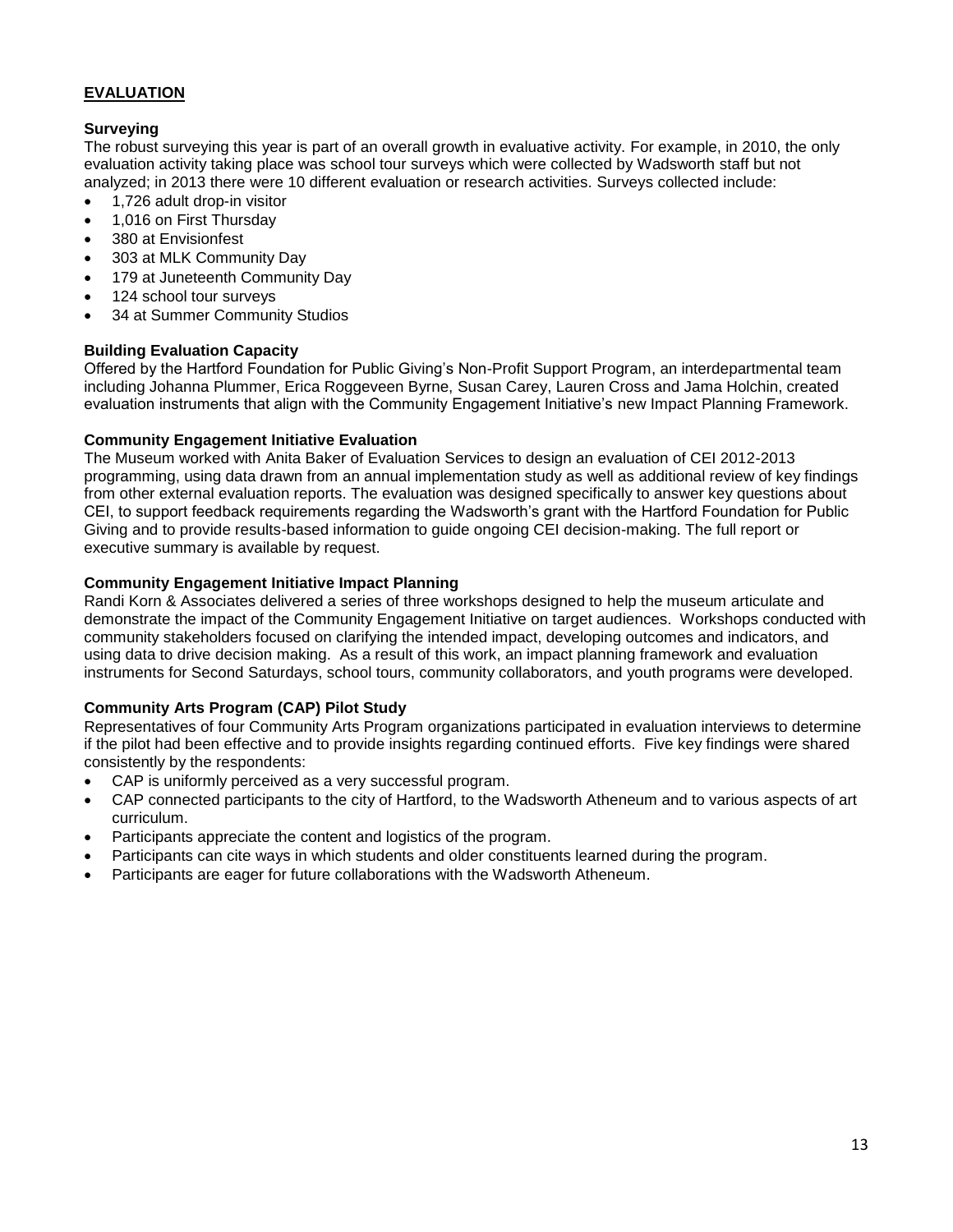# **VISITOR SERVICES**

#### **Group Tours**

The Group Visit Associate coordinated 486 reservations for adults, seniors, corporate members, and students groups.

#### **Instant Atheneum**

Visitor Services staff also promotes the Museum's many special programs and events, and signed up 745 new subscribers to the Museum's Instant Atheneum email newsletter.

#### **Library ARTpass**

180 ARTpasses, allowing free admission for two adults and two teens or buy-one-get-one film admission, were distributed to town and school libraries along with rack cards and other materials for display. 2,061 visitors used the ARTpass over the course of the year.

#### **Visitor Comments**

Visitor Services staff collected 2,200 visitor comments (including feedback received via email, telephone, and reported to other staff). Comments were summarized by month and distributed to staff via the attendance report, and reviewed semi-annually by the Customer Care Committee.

#### **Fundraiser Donation Requests**

Visitor Services manages all requests from non-profit organizations to make a donation to support their fundraising events, and this year fulfilled 287 requests with 1,548 complimentary tickets.

#### **Museum Map**

26,000 maps were distributed to Museum visitors this fiscal year. Visitor Services updates the map with text about exhibitions and the collection and coordinates placement of letter codes with gallery locations. To both keep the map current and promote upcoming exhibitions, the map was revised 27 times during the year.

#### **Volunteers**

Approximately 100 applicants express an interest in volunteering at the Wadsworth annually. Visitor Services follows up with applicants to direct them towards a program that will match their strengths with museum needs. The annual volunteer appreciation program recognized Museum's 232 volunteers in the spring, providing guest museum passes and extra discounts in The Museum Shop and Cafe.

#### **Events Calendar**

Visitor Services maintains the museum-wide events calendar and meets monthly with event and program staff to assure that requests for space, security, galleries, admissions, catering, audio-visual equipment, piano, and any other event service is coordinated. Over the course of the year, 1,006 reservations were added to the calendar.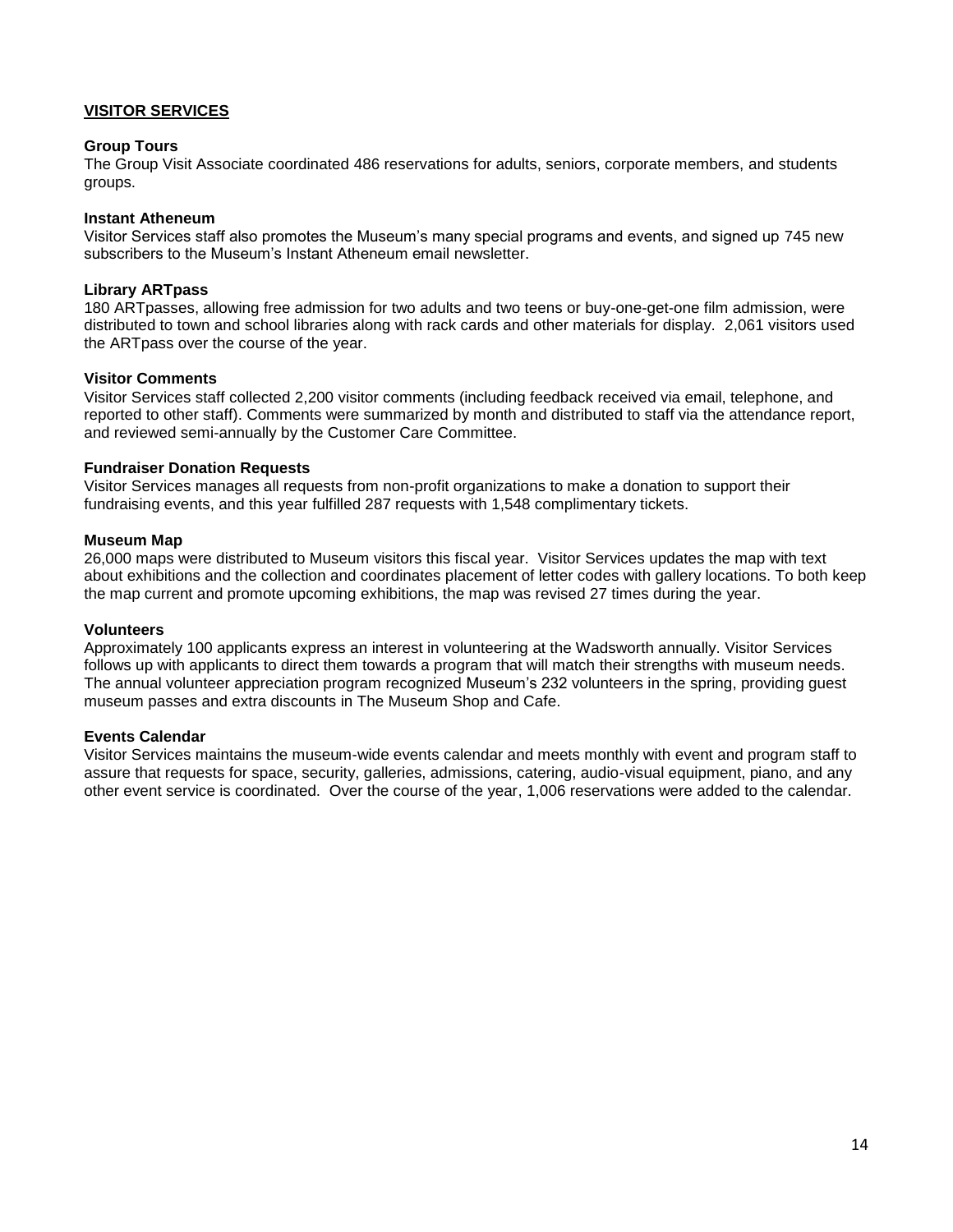# **PROFESSIONAL SERVICE AND CONFERENCES**

# *Service*

Johanna Plummer

- Member, Advisory Board, Ballard Institute and Museum of Puppetry, University of Connecticut, 2010-present
- Member, Fred D. Wish Museum School Design Committee, Steering Committee, Hartford Public Schools, 2012-present

Emily Pacini Ide

- Member, Arts Providers Committee, Hartford Performs, Hartford Public Schools, 2010-present
- Member, Fred D. Wish Museum School Design Committee, Hartford Public Schools, 2012-present
- Museum Education Representative, Connecticut Art Education Association, June 2013-present
- Member, High School Arts Committee, Hartford Performs, Hartford Public Schools, 2013-present

# *Conference Presentations*

# **Hartford Performs Arts Integration Conference**, Hartford, CT

*The Observant Eye: Looking to Learn* with Emily Pacini Ide 8/21 (11 and 13)

**Connecticut Art Education Association's Annual Fall Conference**, Cromwell, CT *Figuratively Speaking: Increasing Students' Literacy Skills through Portraiture* with Emily Pacini Ide 10/30 (50; 45 Teacher Discovery Passes distributed)

# *Professional Development*

**National Art Education Association's SummerVisionDC, Washington, D.C.**

7/9-12; Attended by Emily Pacini Ide

# **Teaching Institute in Museum Education, Chicago**

8/5-9; Attended by Charlene Shang Miller

# **American Association of Museums Annual Meeting and MuseumExpo, Seattle**

5/18-21; Attended by Johanna Plummer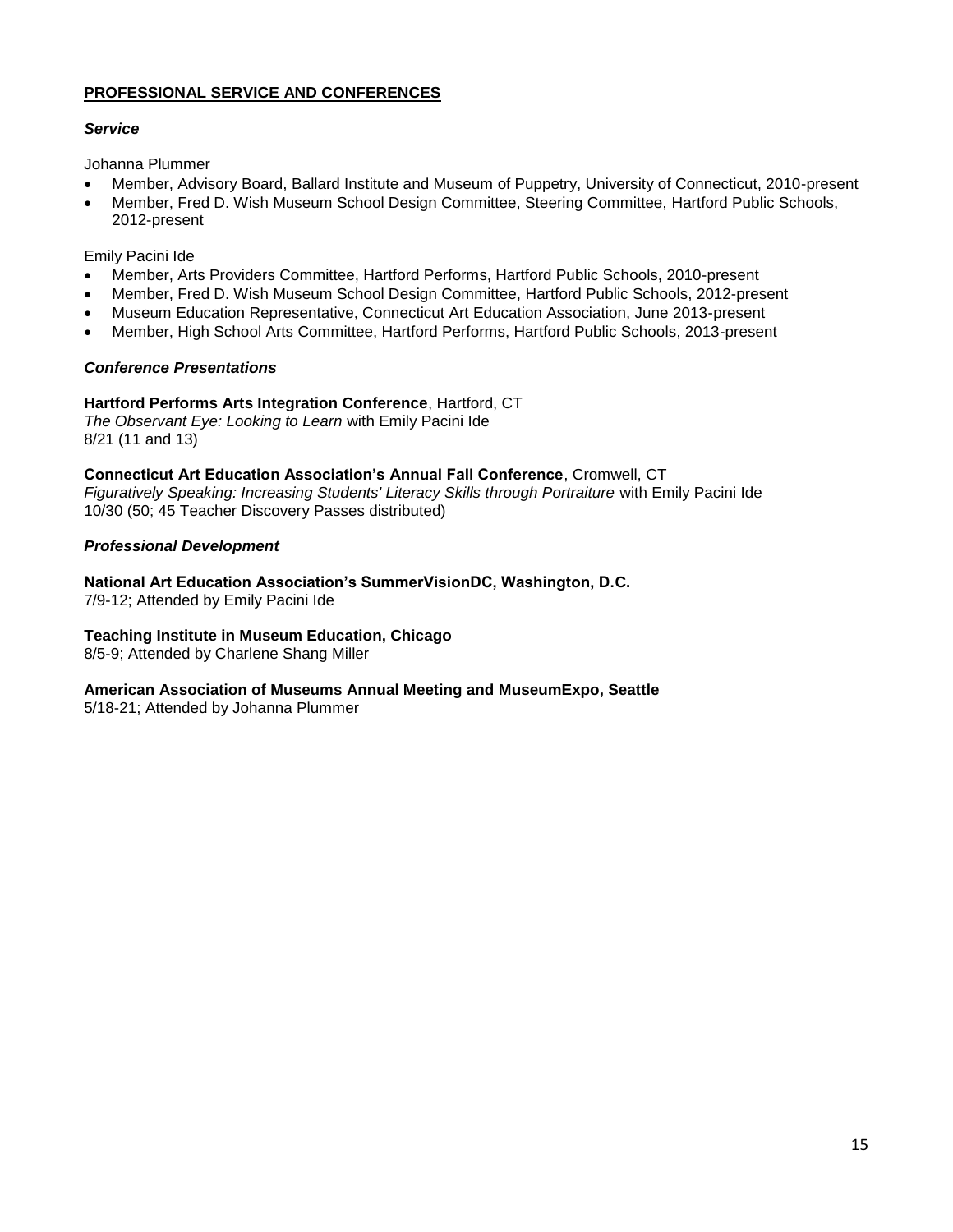# **STAFF AND VOLUNTEERS**

#### *Staff*

Johanna L. Plummer, Georgette Auerbach Koopman Director of Education

## *Education*

Lauren Cross, Community Programs Coordinator Nina Goodale-Salazar, Resident Teaching Artist\* Jama Holchin, Education Assistant\* Emily Pacini Ide, School and Teacher Programs Specialist Charlene Shang Miller, Docent and Tour Programs Manager Anne Butler Rice, Public Programs Manager

*Visitor Services* Susan Carey, Visitor Services Manager Jan Beatty, Visitor Services Attendant\* Courtney Hebert, Group Visit Associate Carolyn Zemantic, Visitor Services Representative

Wadsworth Atheneum Docent Council

#### *Volunteers*

- 96 docents contributed more than 10,000 hours
- 16 Visitor Services volunteers contributed 1,360 hours
- 4 Education interns contributed more than 900 hours
- 35 Second Saturday volunteers contributed 466 hours
- 80 Community Day volunteers contributed 394 hours
- 9 First Night volunteers contributed 31 hours
- 5 First Thursday volunteers contributed 25 hours

\*part-time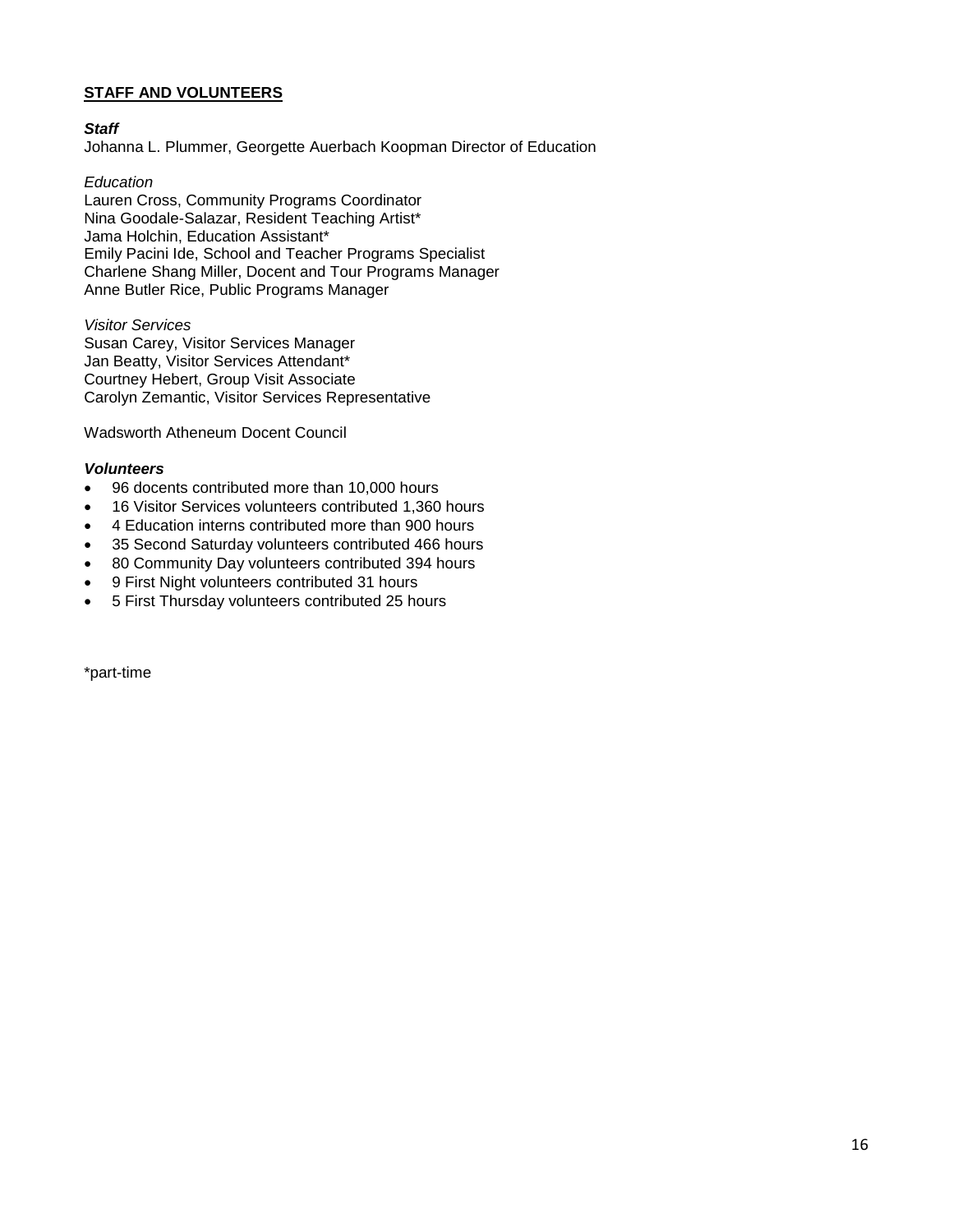# **PARTNERS**

## **Program collaborators**

*Partners with whom the content of the program was determined collaboratively*

- American School for the Deaf
- The Amistad Center for Art & Culture
- Bated Breath Theatre Company
- Charter Oak Cultural Center
- CREC Museum Academy
- First Night Hartford
- Hartford Art School
- Hartford Public Schools
- Hartford Symphony Orchestra
- The iQuilt Project
- Scapegoat Garden
- University of Connecticut's Puppet Arts Program

## **Artists, musicians, and performers engaged**

- The Aquatudes, musicians
- Victoria Ascherman, musician
- Donald Boudreaux, artist
- Celticado, musicians
- Connecticut Plein Air Society
- Gonzalo Cortes, musician
- Students from CREC Museum Academy
- DENDiTM and Lee Meriwether, DJs
- DJ Sorcerer Supreme
- Lelaneia Dubay, landscape designer
- EQuilibrium Dance Theatre, performers
- Students from Fred D. Wish Museum School
- Handweavers' Guild of Connecticut
- Hartford Bicycle Studio
- Hartford High School Show Choir, musicians
- Jen Allen Trio, musicians
- Kennelly Premier Drumline, musicians
- Khaiim the RapOet, performer
- Jennifer Lazaroff, artist
- Tom Lee, storyteller
- Virgil Marti, artist
- Natasha B. Miles, artist
- Ruben Ochoa, artist
- Chris O'Herron, artist
- Ray of Hope Project, performers
- Carrie Ricciardelli, artist
- Bart Roccoberton, puppet artist
- Daniel Salazar, videographer
- Alison Schulnik, artist
- Sea Tea Improv, performers
- Geoff Silvis, artist
- Paul Spirito, puppet artist
- Students from the University of Connecticut's Puppet Arts Program
- Joel Weik, musician
- Stephanie Wheeler, musician
- Sankofa Kuumba

## **Scholars, teachers, and other experts engaged**

- Sheila Murphy Adams, author
- Stella Antley
- Sherry Buckberrough, University of Hartford
- Connecticut Audubon Society of Pomfret
- Connecticut Authors and Publishers Association
- Marlene Eidelheit, Textile Laboratory, Cathedral Church of Saint John the Divine
- Nonie Gadsden, Museum of Fine Arts, Boston
- Alden Gordon, Trinity College
- Grow Hartford
- Hispanic Health Council (MI CASA Campus)
- Dorothy Keller, University of St. Joseph
- Dolores Lawler, author
- Mandell Jewish Community Center and the PJ Library
- Joan Marter, Rutgers University
- Frank Mitchell, The Amistad Center for Art & **Culture**
- Alison Norström, George Eastman House
- J.E. Rogers, author
- Deborah Solomon, author
- Julie Wakely, author

#### **Evaluation partners**

- Building Evaluation Capacity Program, Hartford Foundation for Public Giving Non-Profit Support Program
- Evaluation Services Consulting
- Randi Korn & Associates
- UCONN's Neag Center for Gifted Education and Talent Development
- Karen Wizevich